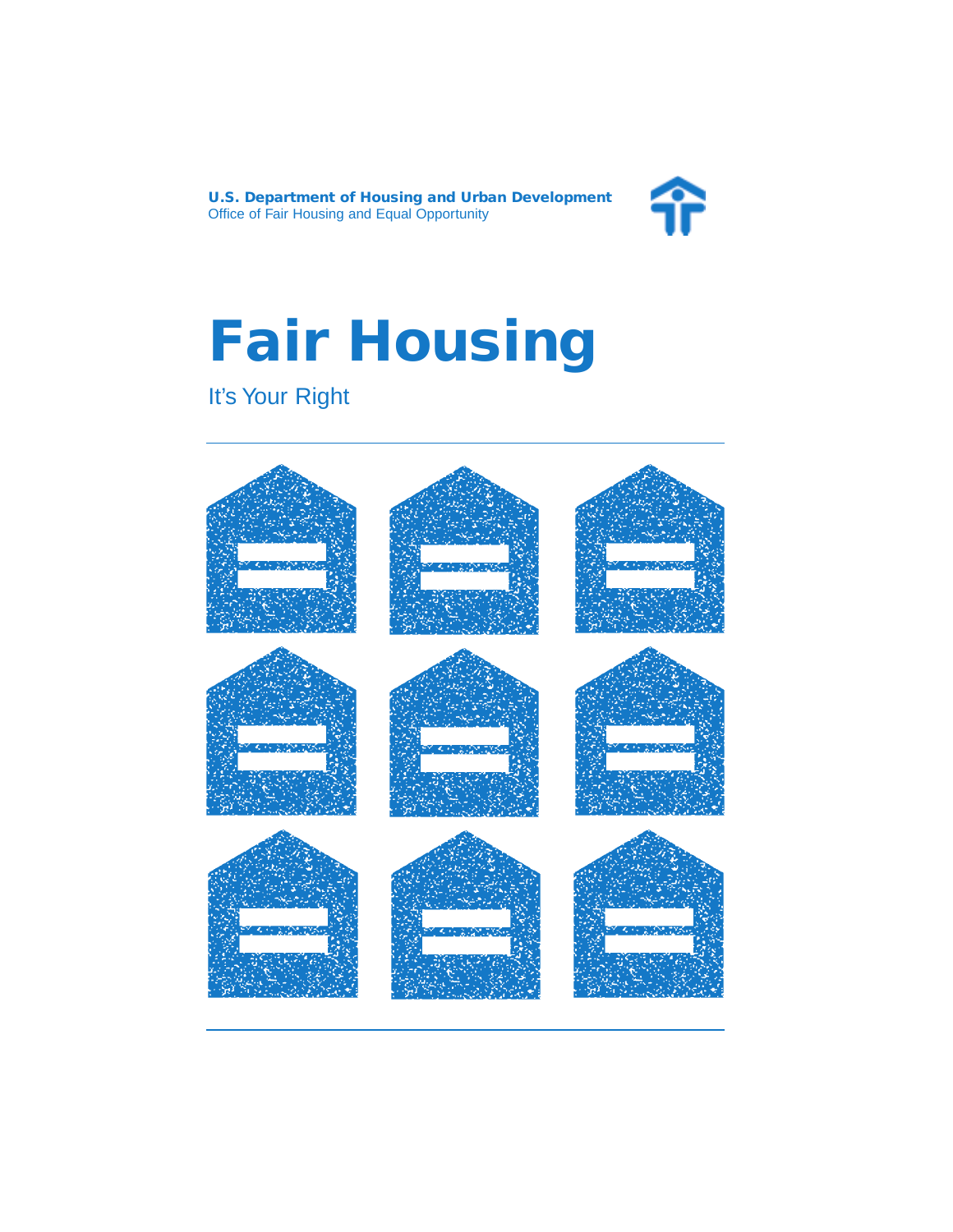#### **A Message From The Secretary**

When the Fair Housing Act became law 29 years ago, not all Americans could live in the neighborhood of their choice.

Enactment of the law could not resolve America's housing inequalities overnight; but, from that moment on, all those who believe in America's promise of freedom and equality have had a powerful new tool in their struggle for justice.

The Department of Housing and Urban Development and our partners have used the Fair Housing Act to open housing markets all across the country. Its value to people and neighborhoods — and to the nation has grown with time.

Today, whether housing discrimination is practiced openly or in more subtle ways, it remains a serious problem — and an unworthy reflection on our people and our ideals. But such discrimination cannot withstand the sweeping power of an emerging American consensus: that people of diverse cultures and backgrounds living together generate new energy, new creativity, and an ongoing affirmation of the American Dream.

This emerging consensus is bolstered by the Fair Housing Act — a landmark in America's continuing quest to extend the sacred promises of the Constitution to all our citizens. HUD is proud to enforce this law to help make our country what it can and should be.

This booklet explains your rights. If you feel you have been discriminated against, the Department will respond promptly and thoroughly to your complaint of discrimination. It is our solemn pledge that every American will receive the full protection of the law.

Fair housing is a right for all Americans — the right way for all Americans to live.

Andrew Cuomo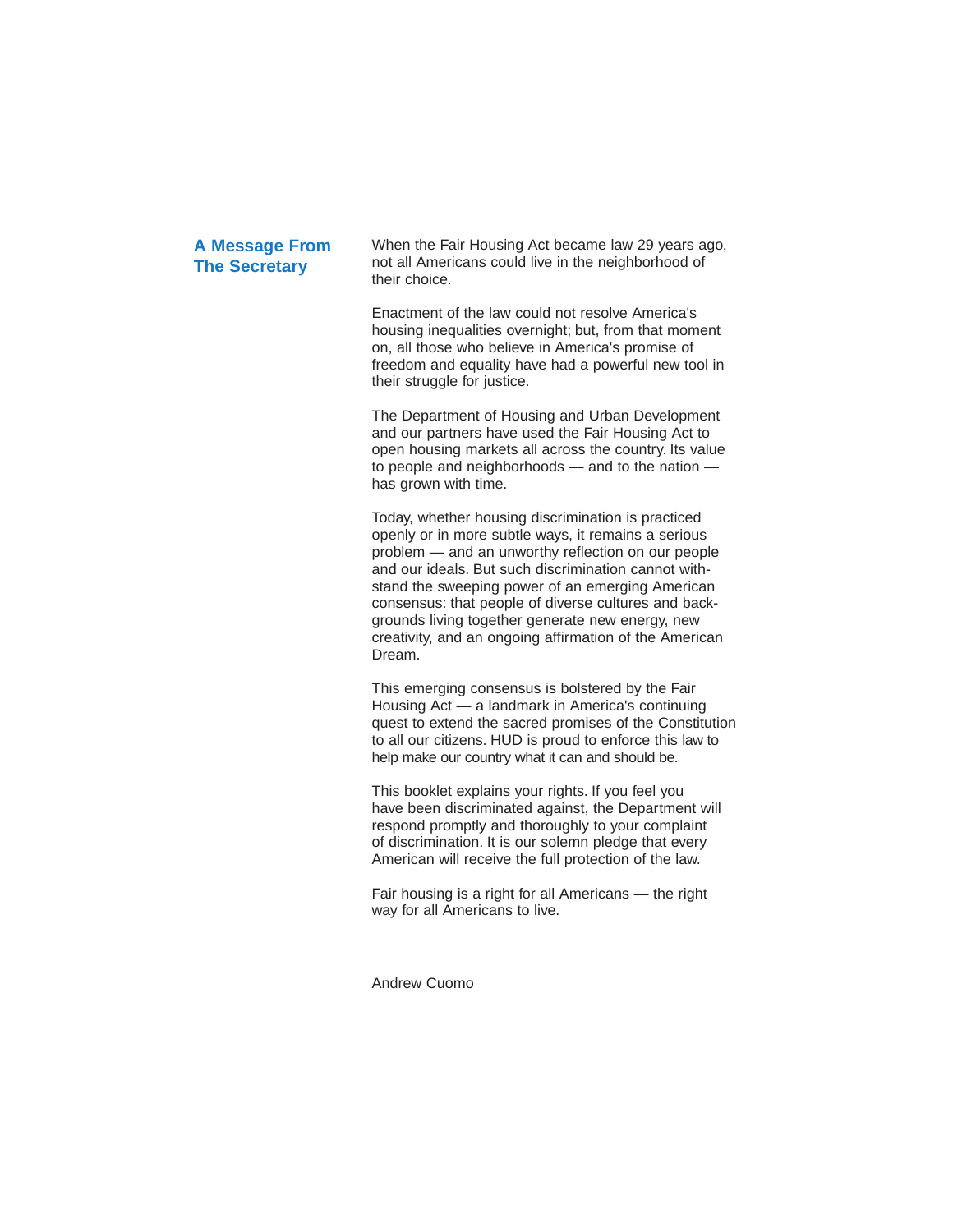**The Fair Housing Act** The Fair Housing Act prohibits discrimination in housing because of:

- Race or color
- National origin
- Religion
- Sex
- Familial status (including children under the age of 18 living with parents or legal custodians; pregnant women and people securing custody of children under 18)
- Handicap (Disability)

### **What Housing Is Covered?**

**What Is Prohibited?**

The Fair Housing Act covers most housing. In some circumstances, the Act exempts owner-occupied buildings with no more than four units, single-family housing sold or rented without the use of a broker and housing operated by organizations and private clubs that limit occupancy to members.

**In the Sale and Rental of Housing:** No one may take any of the following actions based on race, color, national origin, religion, sex, familial status or handicap (disability):

- Refuse to rent or sell housing
- Refuse to negotiate for housing
- Make housing unavailable
- Deny a dwelling
- Set different terms, conditions or privileges for sale or rental of a dwelling
- Provide different housing services or facilities
- Falsely deny that housing is available for inspection, sale or rental
- For profit, persuade owners to sell or rent (blockbusting) or
- Deny anyone access to or membership in a facility or service (such as a multiple listing service) related to the sale or rental of housing.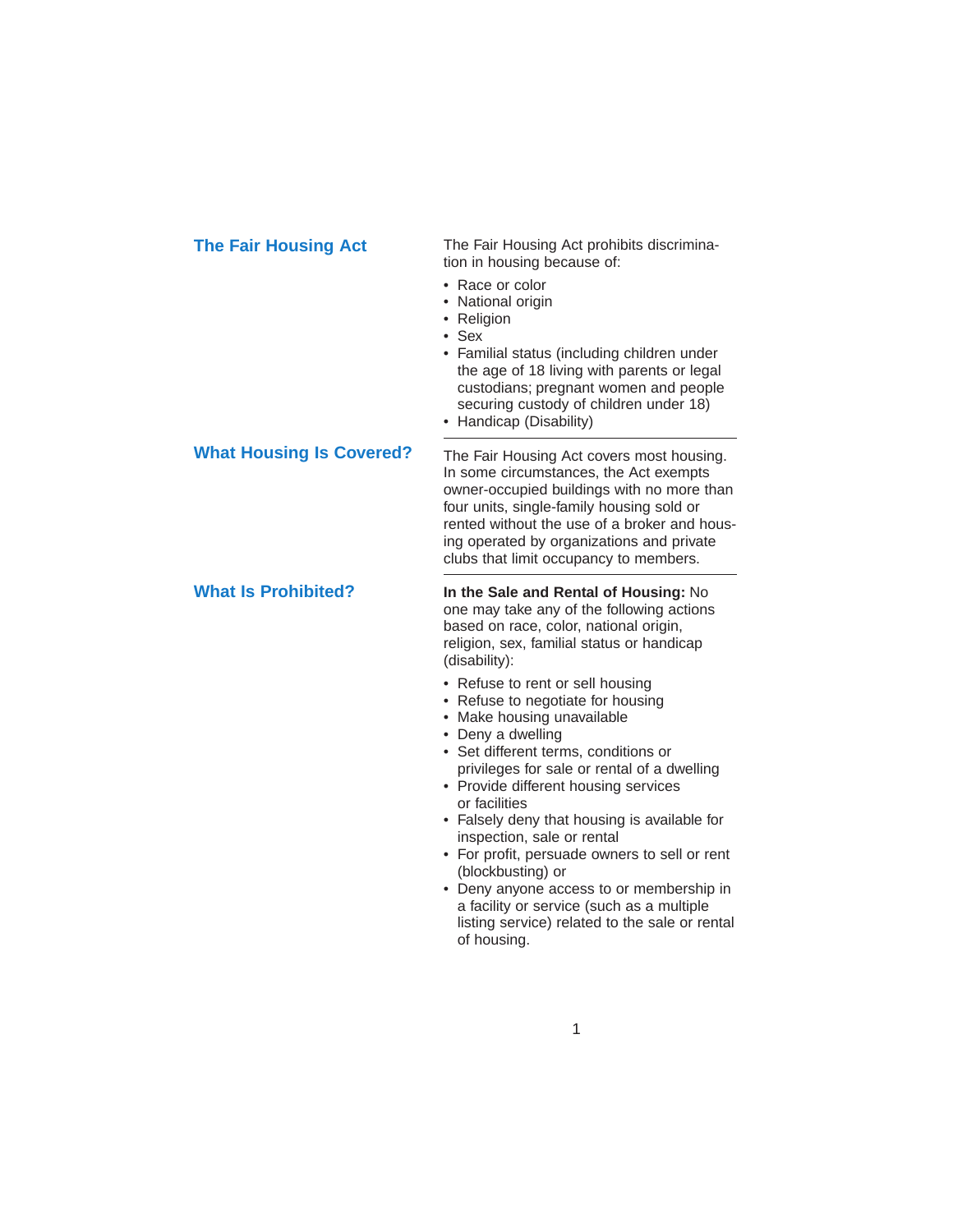**In Mortgage Lending:** No one may take any of the following actions based on race, color, national origin, religion, sex, familial status or handicap (disability):

- Refuse to make a mortgage loan
- Fail to provide information regarding loans
- Impose different terms or conditions on a loan, such as different interest rates, points, or fees
- Discriminate in appraising property
- Refuse to purchase a loan or
- Set different terms or conditions for purchasing a loan.

**In Addition:** It is illegal for anyone to:

- Threaten, coerce, intimidate or interfere with anyone exercising a fair housing right or assisting others who exercise that right
- Advertise or make any statement that indicates a limitation or preference based on race, color, national origin, religion, sex, familial status or handicap (disability). This prohibition against discriminatory advertising applies to single-family and owner-occupied housing that is otherwise exempt from the Fair Housing Act.

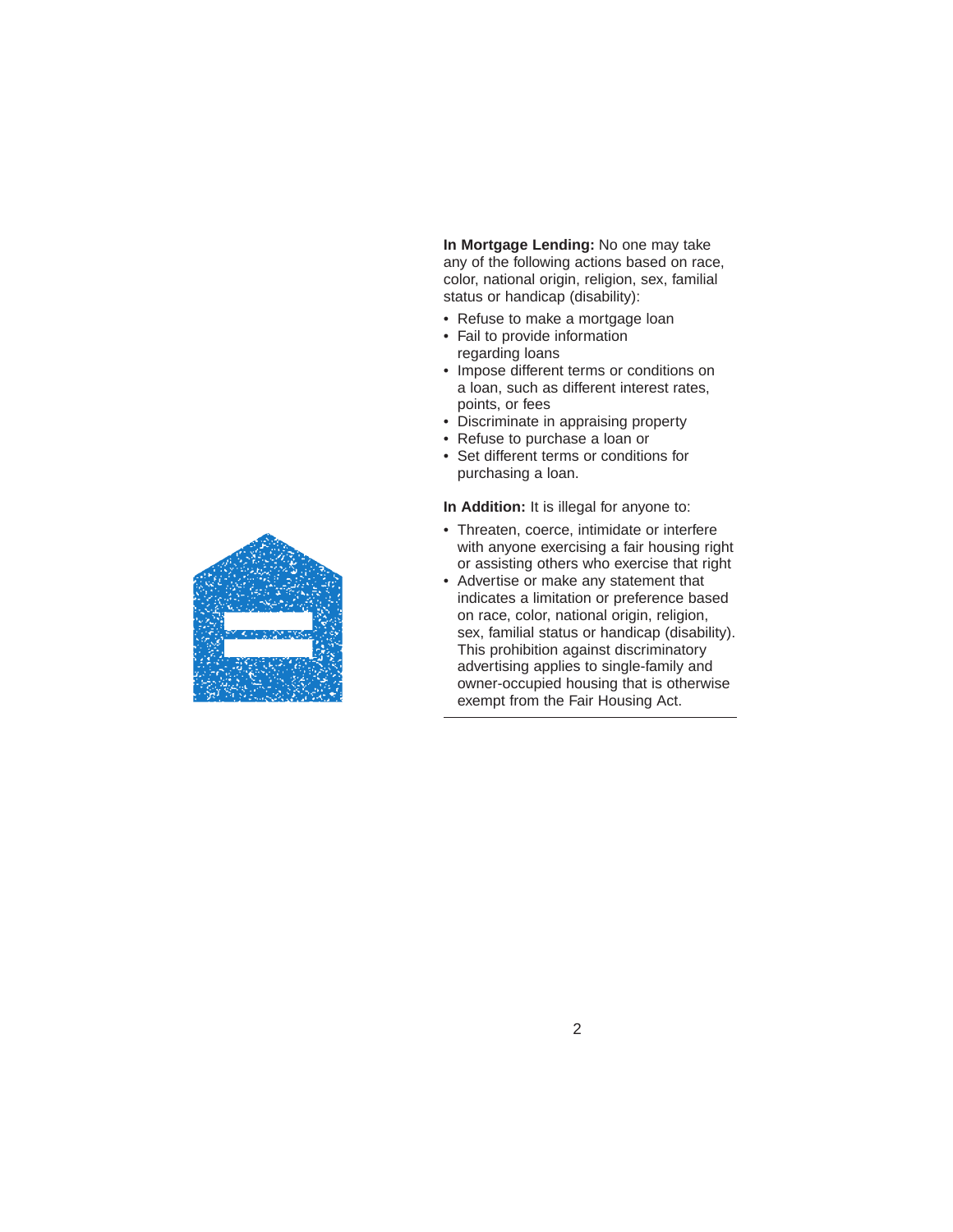#### **Additional Protection If You Have A Disability**

If you or someone associated with you:

- Have a physical or mental disability (including hearing, mobility and visual impairments, chronic alcoholism, chronic mental illness, AIDS, AIDS Related Complex and mental retardation) that substantially limits one or more major life activities
- Have a record of such a disability or
- Are regarded as having such a disability

your landlord may not:

- Refuse to let you make reasonable modifications to your dwelling or common use areas, at your expense, if necessary for the disabled person to use the housing. (Where reasonable, the landlord may permit changes only if you agree to restore the property to its original condition when you move.)
- Refuse to make reasonable accommodations in rules, policies, practices or services if necessary for the disabled person to use the housing.

**Example:** A building with a "no pets" policy must allow a visually impaired tenant to keep a guide dog.

**Example:** An apartment complex that offers tenants ample, unassigned parking must honor a request from a mobility-impaired tenant for a reserved space near her apartment if necessary to assure that she can have access to her apartment.

However, housing need not be made available to a person who is a direct threat to the health or safety of others or who currently uses illegal drugs.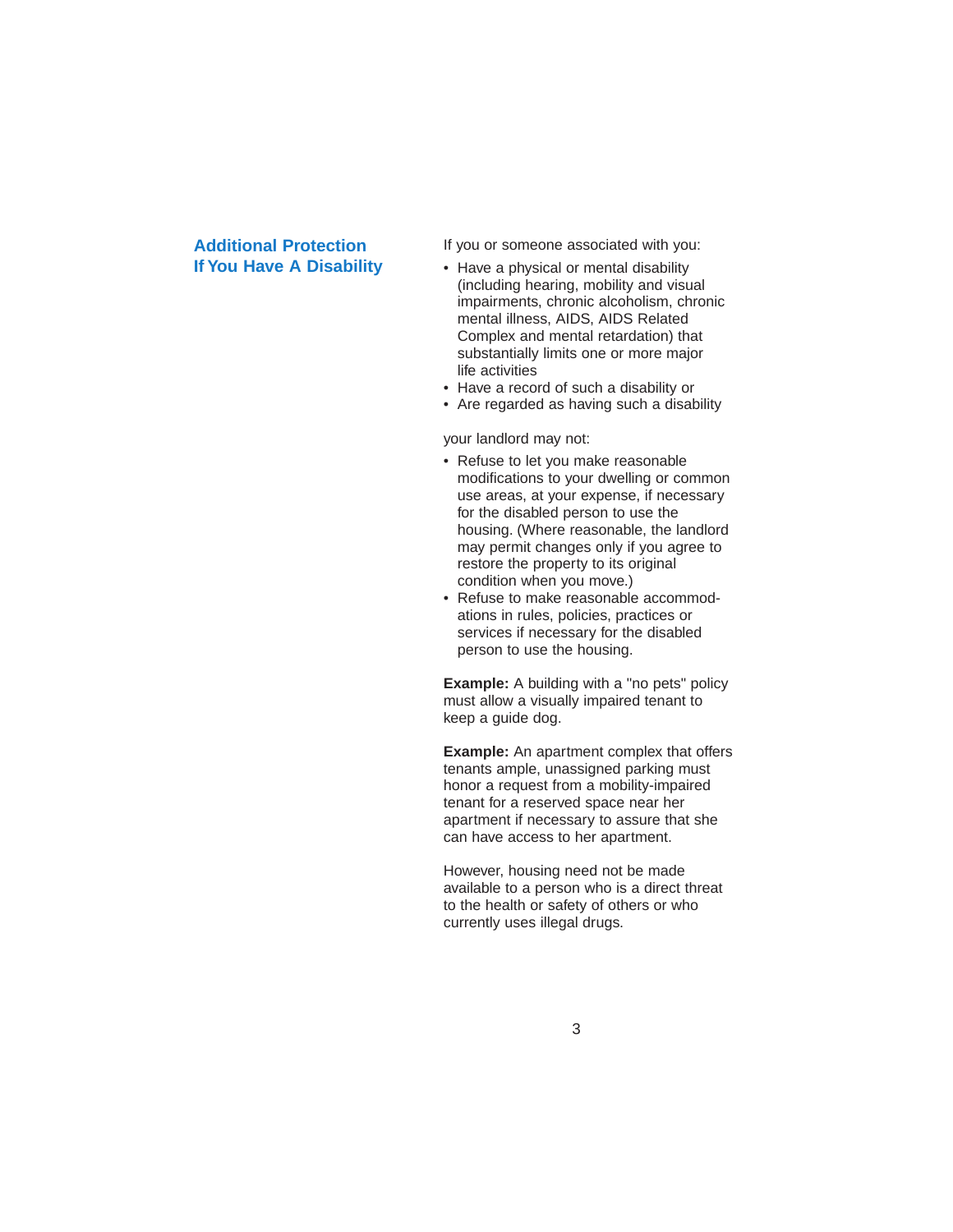**Requirements for New Buildings:** In buildings that are ready for first occupancy **afte**r March 13, 1991, and have an elevator and four or more units:

- Public and common areas must be accessible to persons with disabilities
- Doors and hallways must be wide enough for wheelchairs
- All units must have:
	- An accessible route into and through the unit
	- Accessible light switches, electrical outlets, thermostats and other environmental controls
	- Reinforced bathroom walls to allow later installation of grab bars and
	- Kitchens and bathrooms that can be used by people in wheelchairs.

If a building with four or more units has no elevator and will be ready for first occupancy after March 13, 1991, these standards apply to ground floor units.

These requirements for new buildings do not replace any more stringent standards in State or local law.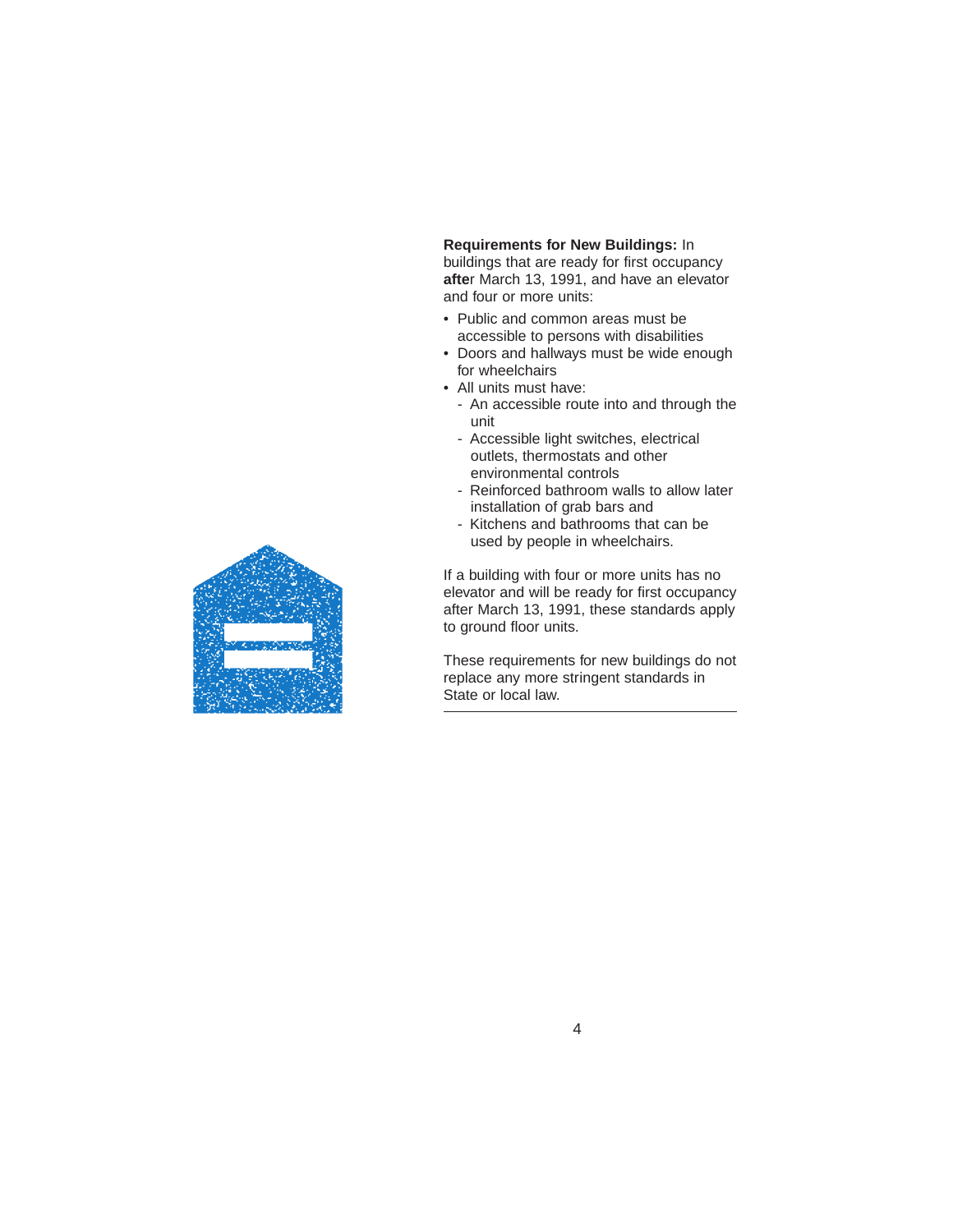#### **Housing Opportunities for Families**

Unless a building or community qualifies as housing for older persons, it may not discriminate based on familial status. That is, it may not discriminate against families in which one or more children under 18 live with:

- A parent
- A person who has legal custody of the child or children or
- The designee of the parent or legal custodian, with the parent or custodian's written permission.

Familial status protection also applies to pregnant women and anyone securing legal custody of a child under 18.

**Exemption:** Housing for older persons is exempt from the prohibition against familial status discrimination if:

- The HUD Secretary has determined that it is specifically designed for and occupied by elderly persons under a Federal, State or local government program or
- It is occupied solely by persons who are 62 or older or
- It houses at least one person who is 55 or older in at least 80 percent of the occupied units, and adheres to a policy that demonstrates an intent to house persons who are 55 or older.

A transition period permits residents on or before September 13, 1988 to continue living in the housing, regardless of their age, without interfering with the exemption.

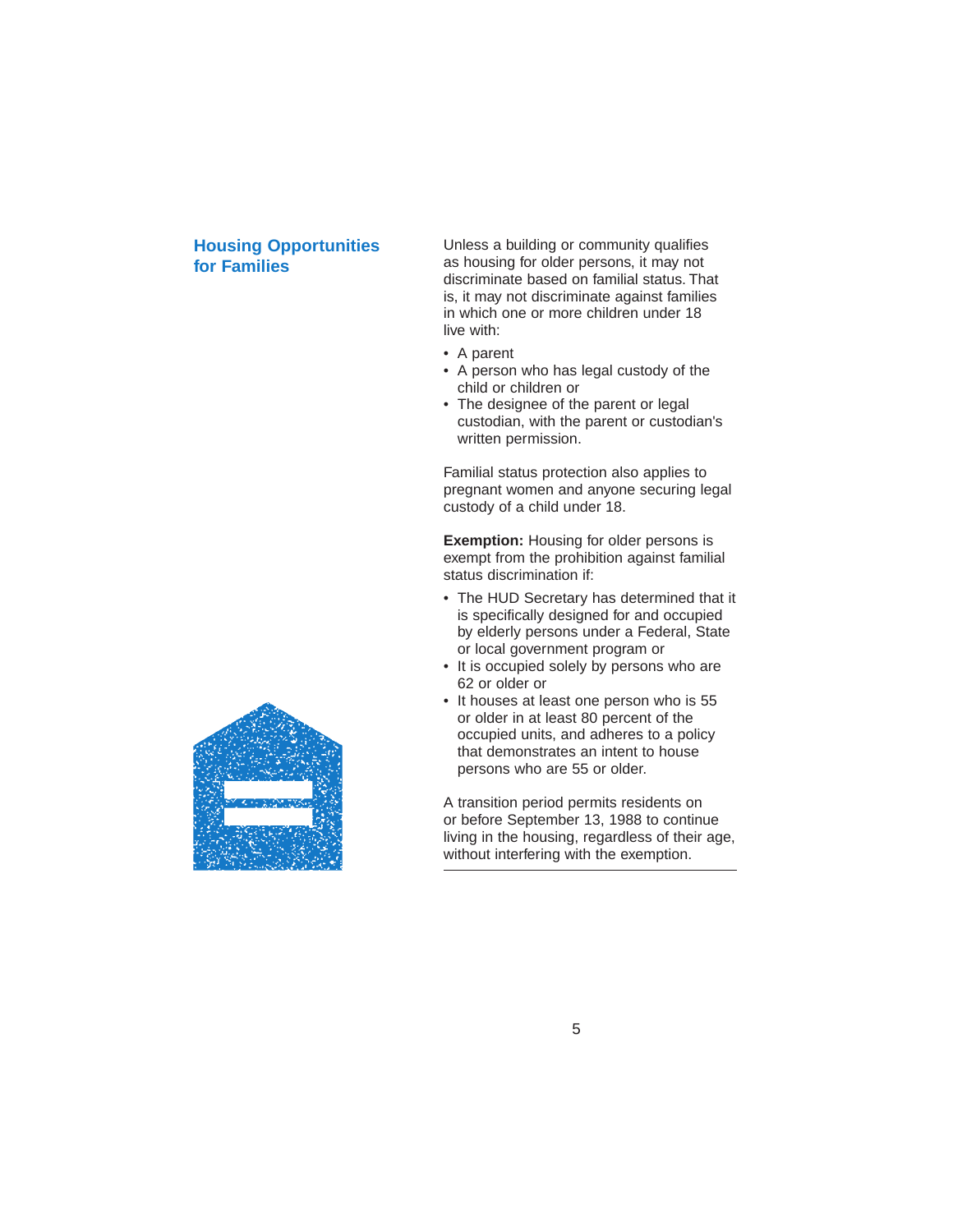#### **If You Think Your Rights Have Been Violated**

HUD is ready to help with any problem of housing discrimination. If you think your rights have been violated, you may write a letter or telephone the HUD office nearest you.You have one year after an alleged violation to file a compliant with HUD, but you should file it as soon as possible.

#### **What to Tell HUD:**

- Your name and address
- The name and address of the person your complaint is against (the respondent)
- The address or other identification of the housing involved
- A short description of the alleged violation (the event that caused you to believe your rights were violated)
- The date(s) of the alleged violation

**Where to Write or Call:** Send a letter to the fair housing office nearest you, or if you wish, you may call that office directly. (The direct dial and TTY numbers for the hearing impaired are not toll free.)

For Connecticut, Maine, Massachusetts, New Hampshire, Rhode Island, and Vermont:

Fair Housing Enforcement Center U.S. Department of Housing and Urban Development Thomas P. O'Neill, Jr. Federal Building 10 Causeway Street, Room 321 Boston, Massachusetts 02222-1092 (617) 565-5308 1-800-827-5005 TTY (617) 565-5453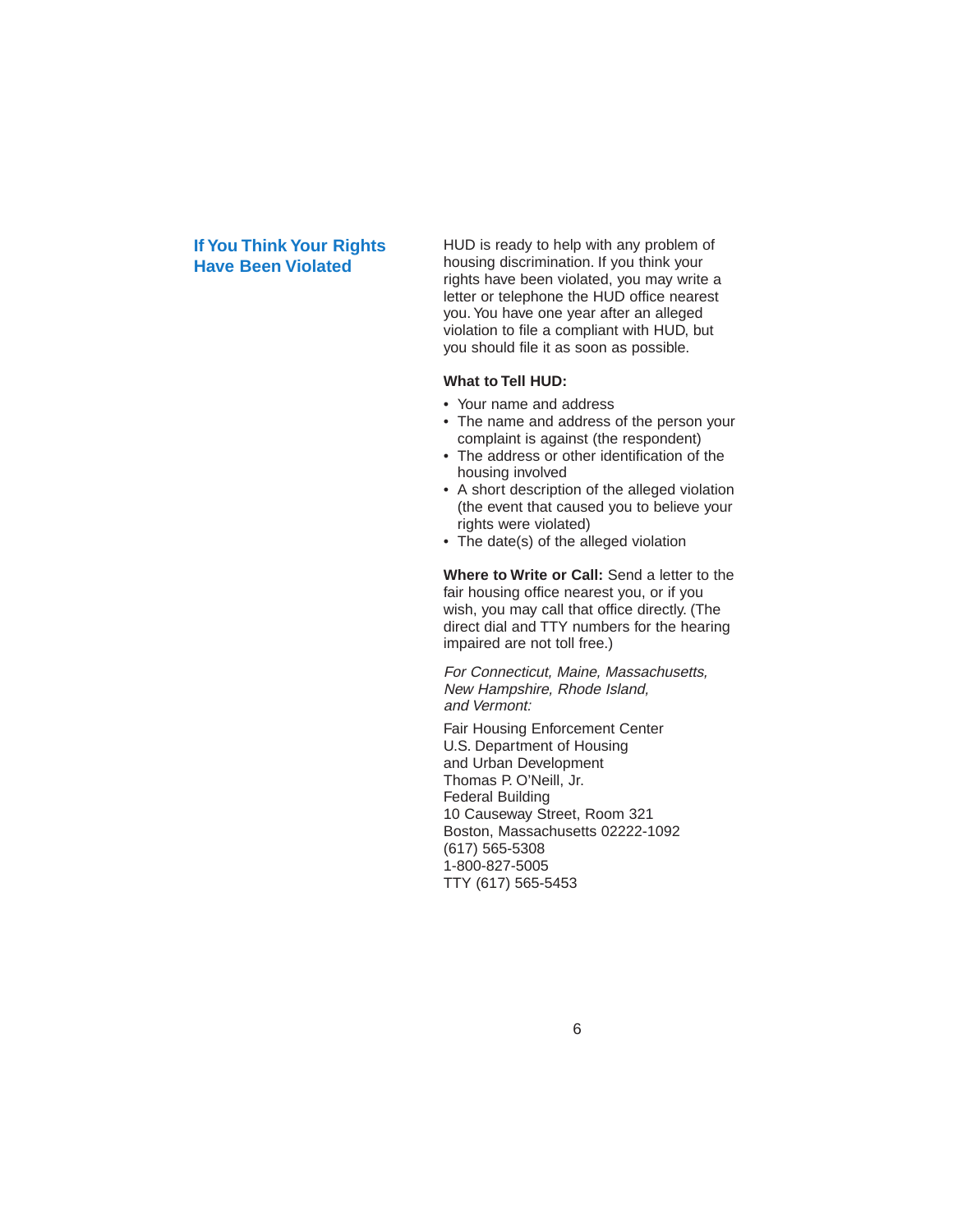For New Jersey and New York:

Fair Housing Enforcement Center U.S. Department of Housing and Urban Development 26 Federal Plaza, Room 3532 New York, New York 10278-0068 (212) 264-9610 1-800-496-4294 TTY (212) 264-0927

For Delaware, District of Columbia, Maryland, Pennsylvania, Virginia, and West Virginia:

Fair Housing Enforcement Center U.S. Department of Housing and Urban Development The Wanamaker Building 100 Penn Square East Philadelphia, Pennsylvania 19107-3380 (215) 656-0660 1-888-799-2085 TTY (215) 656-3450

For Alabama, the Caribbean, Florida, Georgia, Kentucky, Mississippi, North Carolina, South Carolina, and Tennessee:

Fair Housing Enforcement Center U.S. Department of Housing and Urban Development Richard B. Russell Federal Building 75 Spring Street, SW, Room 230 Atlanta, Georgia 30303-3388 (404) 331-5140 1-800-440-8091 TTY (404) 730-2654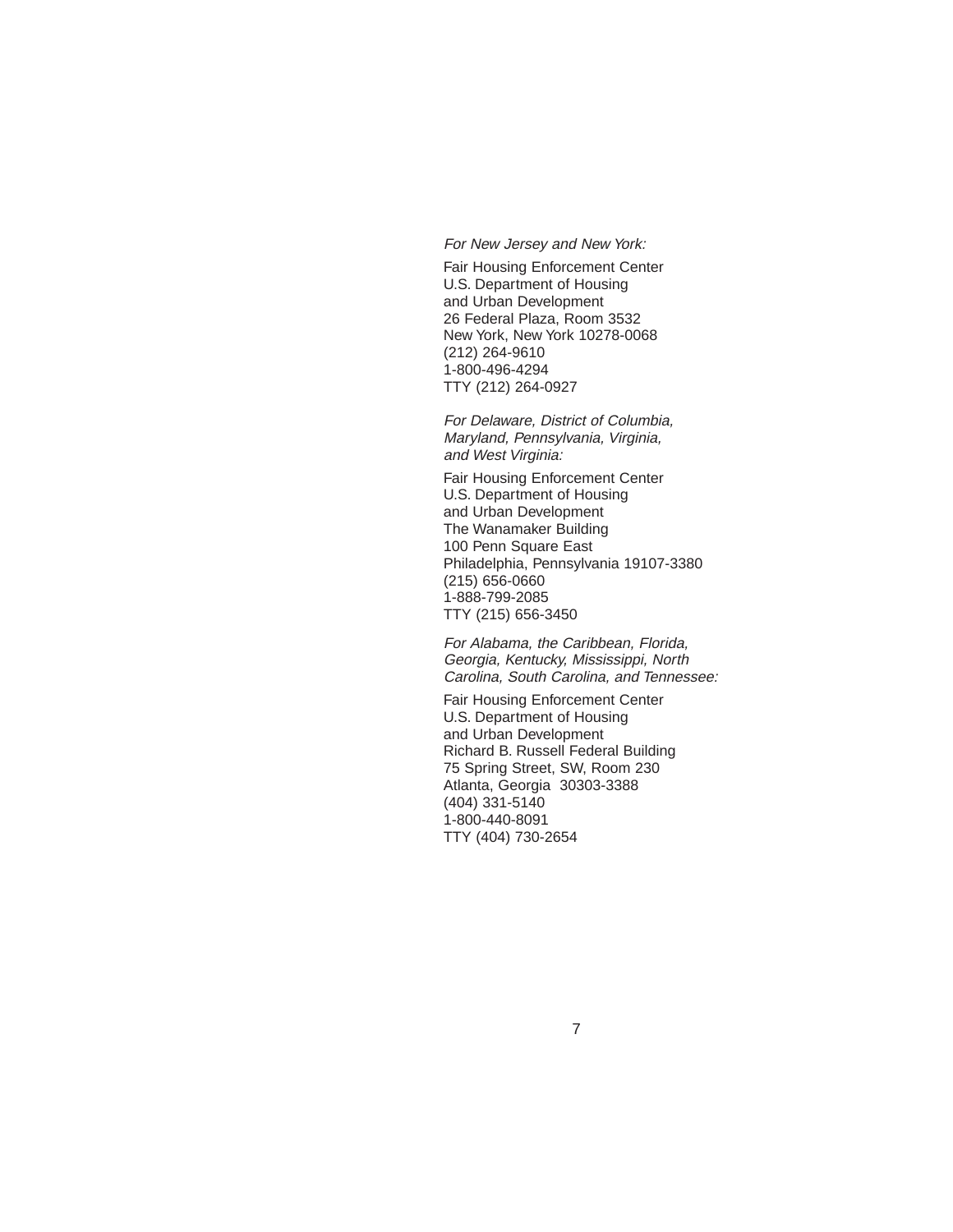For Illinois, Indiana, Michigan, Minnesota, Ohio, and Wisconsin

Fair Housing Enforcement Center U.S. Department of Housing and Urban Development Ralph H. Metcalfe Federal Building 77 West Jackson Boulevard, Room 2101 Chicago, Illinois 60604-3507 (312) 353-7776 1-800-765-9372 TTY (312) 353-7143

For Arkansas, Louisiana, New Mexico, Oklahoma, and Texas:

Fair Housing Enforcement Center U.S. Department of Housing and Urban Development 1600 Throckmorton, Room 502 Fort Worth, Texas 76113-2905 (817) 978-9270 1-800-498-9371 TTY (817) 978-9274

For Iowa, Kansas, Missouri, and Nebraska:

Fair Housing Enforcement Center U.S. Department of Housing and Urban Development Gateway Tower II 400 State Avenue, Room 200 Kansas City, Kansas 66101-2406 (913) 551-6958 1-800-743-5323 TTY (913) 551-6972

For Colorado, Montana, North Dakota, South Dakota, Utah, and Wyoming:

Fair Housing Enforcement Center U.S. Department of Housing and Urban Development 633 17th Street Denver, Colorado 80202-3607 (303) 672-5437 1-800-877-7353 TTY (303) 672-5248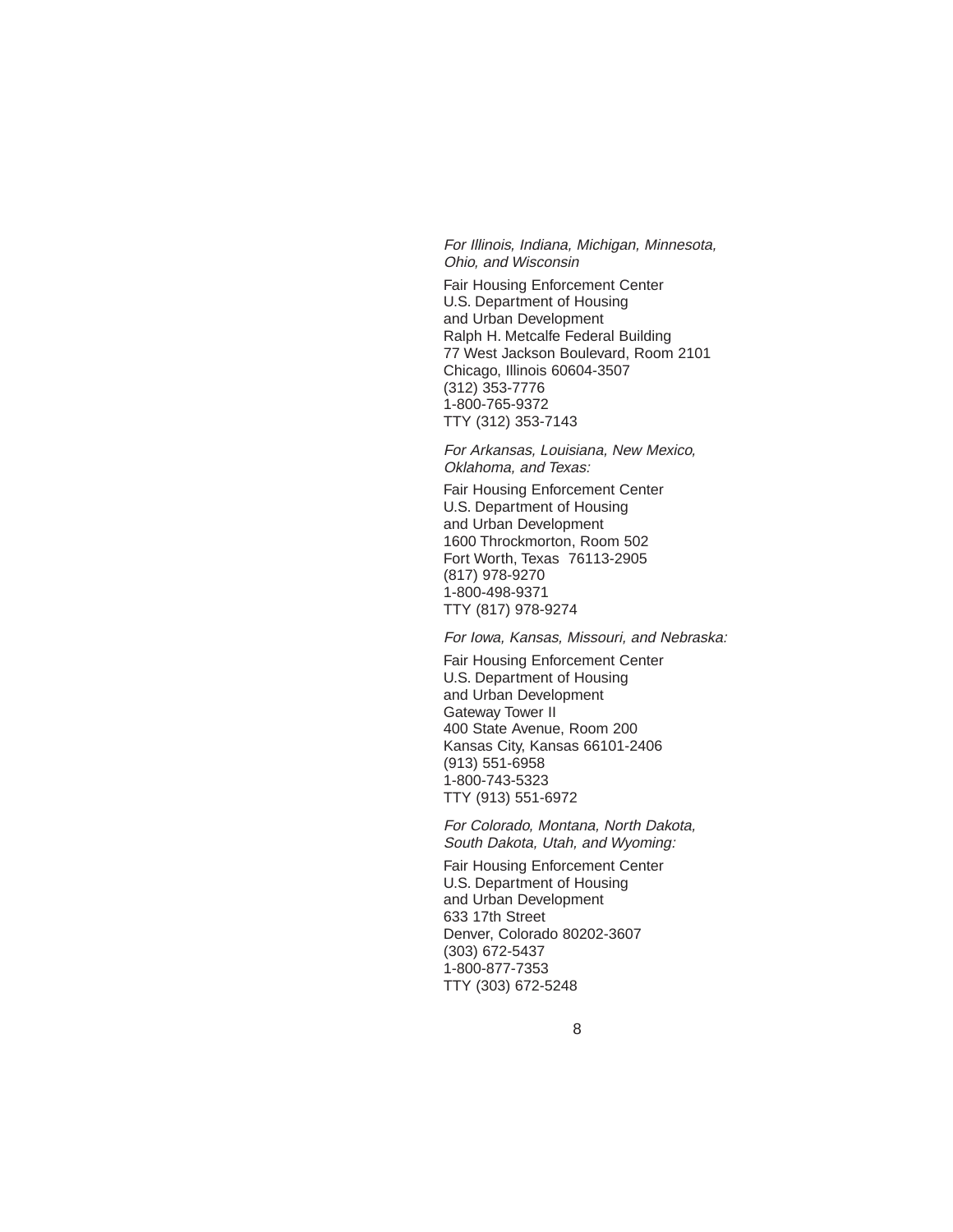For Arizona, California, Hawaii, and Nevada:

Fair Housing Enforcement Center U.S. Department of Housing and Urban Development Phillip Burton Federal Building and U.S. Courthouse 450 Golden Gate Avenue San Francisco, California 94102-3448 (415) 436-8400 1-800-347-3739 TTY (415) 436-6594

For Alaska, Idaho, Oregon, and Washington:

Fair Housing Enforcement Center U.S. Department of Housing and Urban Development Seattle Federal Office Building 909 First Avenue, Room 205 Seattle, Washington 98104-1000 (206) 220-5170 1-800-877-0246 TTY (206) 220-5185

If after contacting the local office nearest you, you still have questions—you may contact HUD further at:

U.S. Department of Housing and Urban Development Office of Fair Housing and Equal **Opportunity** 451 7th Street, S.W., Room 5204 Washington, D.C. 20410-2000 (202) 708-0836 1-800-669-9777 TTY 1-800-927-9275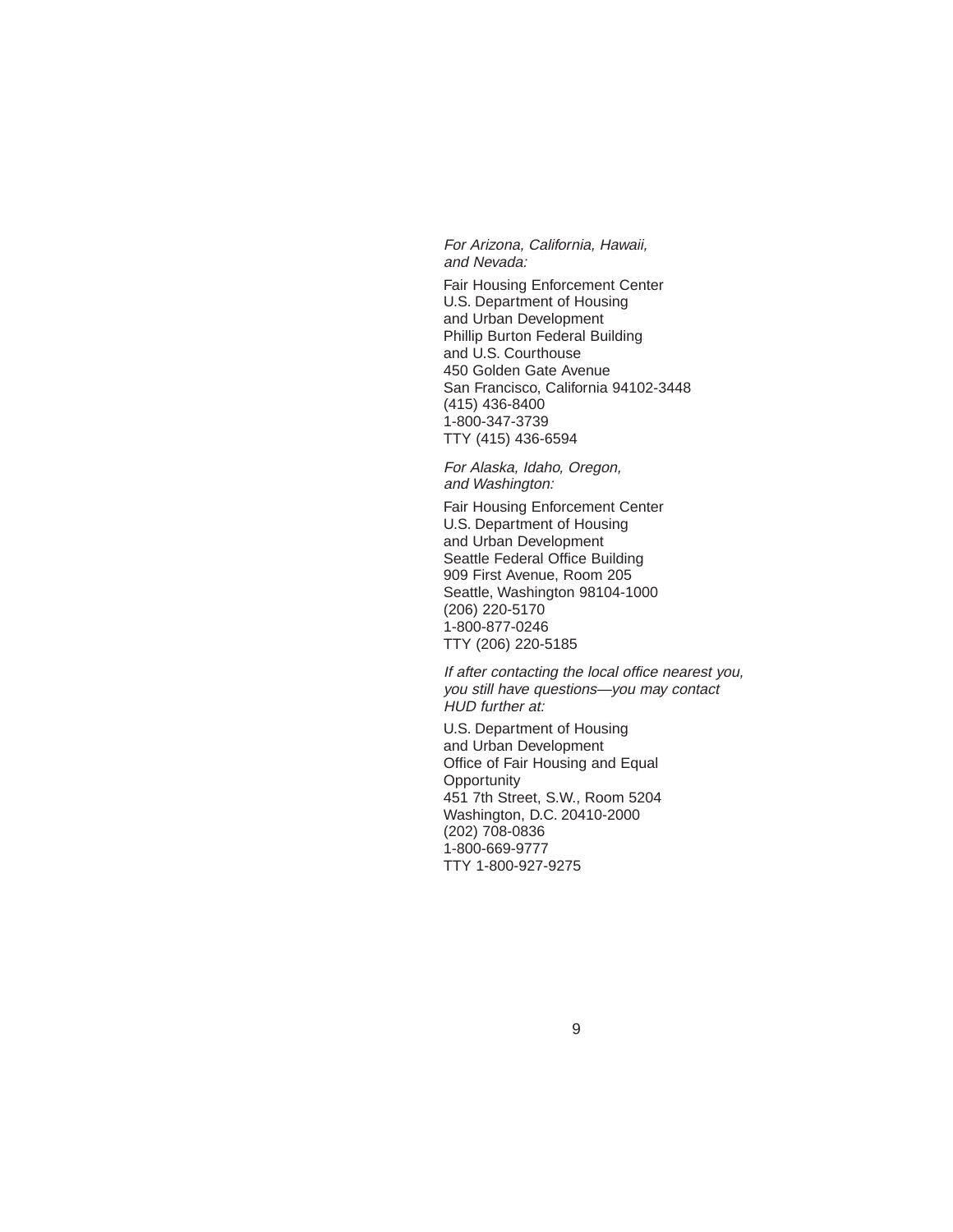## **What Happens When You File A Complaint?**



- A TTY phone for the hearing impaired; see above list for the HUD office nearest you.
- Interpreters
- Tapes and braille materials
- Assistance in reading and completing forms

HUD will notify you when it receives your complaint. Normally, HUD also will:

- Notify the alleged violator of your complaint and permit that person to submit an answer
- Investigate your complaint and determine whether there is reasonable cause to believe the Fair Housing Act has been violated
- Notify you if it cannot complete an investigation within 100 days of receiving your complaint

**Conciliation:** HUD will try to reach an agreement with the person your complaint is against (the respondent). A conciliation agreement must protect both you and the public interest. If an agreement is signed, HUD will take no further action on your complaint. However, if HUD has reasonable cause to believe that a conciliation agreement is breached, HUD will recommend that the Attorney General file suit.

**Complaint Referrals:** If HUD has determined that your State or local agency has the same fair housing powers as HUD, HUD will refer your complaint to that agency for investigation and notify you of the referral. That agency must begin work on your complaint within 30 days or HUD may take it back.

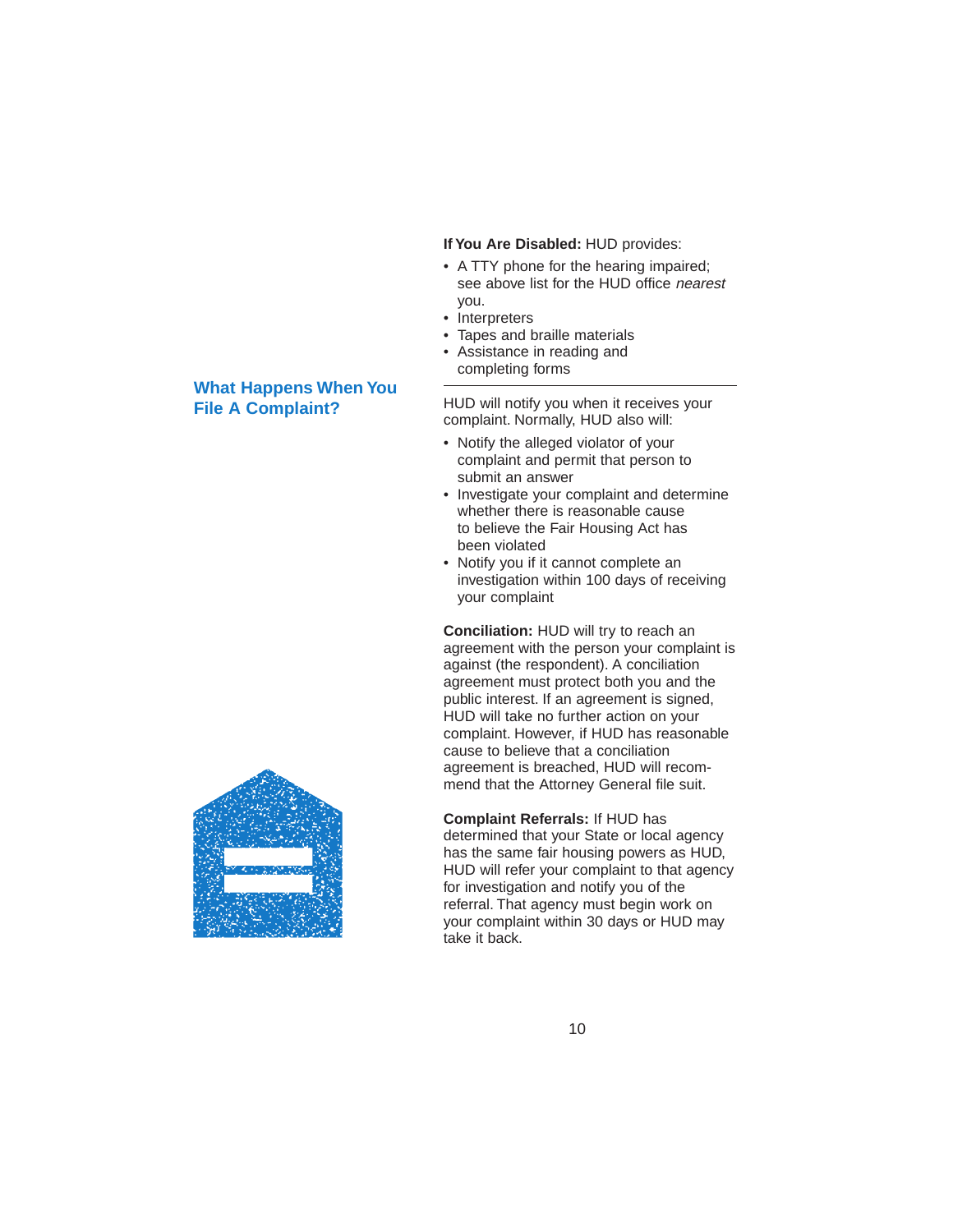#### **What If You Need Help Quickly?**



If you need immediate help to stop a serious problem that is being caused by a Fair Housing Act violation, HUD may be able to assist you as soon as you file a complaint. HUD may authorize the Attorney General to go to court to seek temporary or preliminary relief, pending the outcome of your complaint, if:

- Irreparable harm is likely to occur without HUD's intervention
- There is substantial evidence that a violation of the Fair Housing Act occurred

**Example:** A builder agrees to sell a house but, after learning the buyer is black, fails to keep the agreement. The buyer files a complaint with HUD. HUD may authorize the Attorney General to go to court to prevent a sale to any other buyer until HUD investigates the complaint.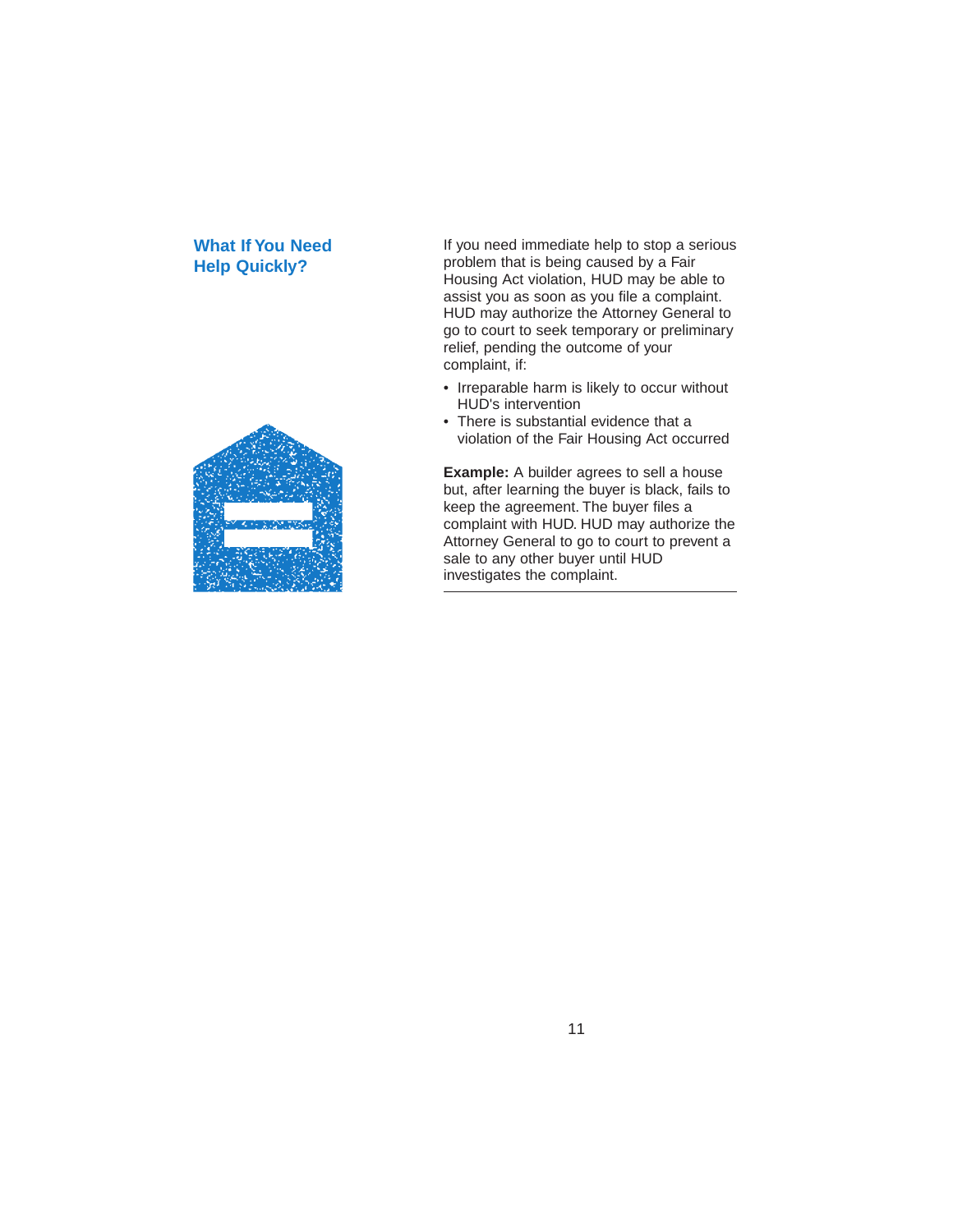#### **What Happens After A Complaint Investigation?**

If, after investigating your complaint, HUD finds reasonable cause to believe that discrimination occurred, it will inform you. Your case will be heard in an administrative hearing within 120 days, unless you or the respondent want the case to be heard in Federal district court. Either way, there is no cost to you.

**The Administrative Hearing:** If your case goes to an administrative hearing HUD attorneys will present the case on your behalf.You may intervene in the case and be represented by your own attorney if you wish. An Administrative Law Judge (ALJ) will consider evidence from you and the respondent. If the ALJ decides that discrimination occurred, the respondent can be ordered:

- To compensate you for actual damages, including humiliation, pain and suffering.
- To provide injunctive or other equitable relief, for example, to make the housing available to you.
- To pay the Federal Government a civil penalty to vindicate the public interest. The maximum penalties are \$10,000 for a first violation and \$50,000 for a third violation within seven years.
- To pay reasonable attorney's fees and costs.

**Federal District Court:** If you or the respondent choose to have your case decided in Federal District Court, the Attorney General will file a suit and litigate it on your behalf. Like the ALJ, the District Court can order relief, and award actual damages, attorney's fees and costs. In addition, the court can award punitive damages.

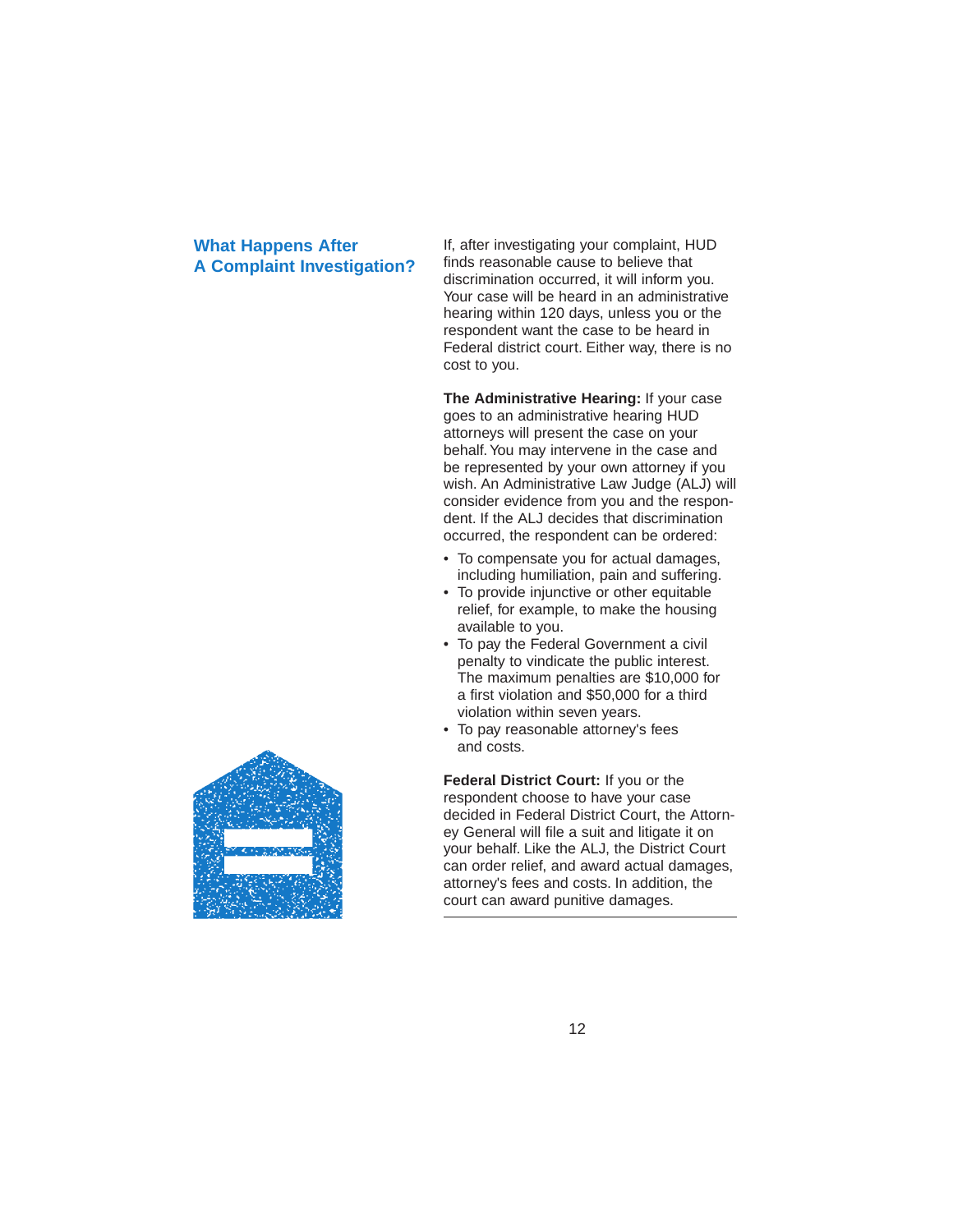**In Addition You May File Suit:** You may file suit, at your expense, in Federal District Court or State Court within two years of an alleged violation. If you cannot afford an attorney, the Court may appoint one for you.You may bring suit even after filing a complaint, if you have not signed a conciliation agreement and an Administrative Law Judge has not started a hearing. A court may award actual and punitive damages and attorney's fees and costs.

#### **Other Tools to Combat Housing Discrimination:**

- If there is noncompliance with the order of an Administrative Law Judge, HUD may seek temporary relief, enforcement of the order or a restraining order in a United States Court of Appeals.
- The Attorney General may file a suit in Federal District Court if there is reasonable cause to believe a pattern or practice of housing discrimination is occurring.

#### **For Further Information:**

The purpose of this brochure is to summarize your right to fair housing. The Fair Housing Act and HUD's regulations contain more detail and technical information. If you need a copy of the law or regulations, contact the HUD fair housing office nearest you. See list of Fair Housing Enforcement Centers on pages 6-9.